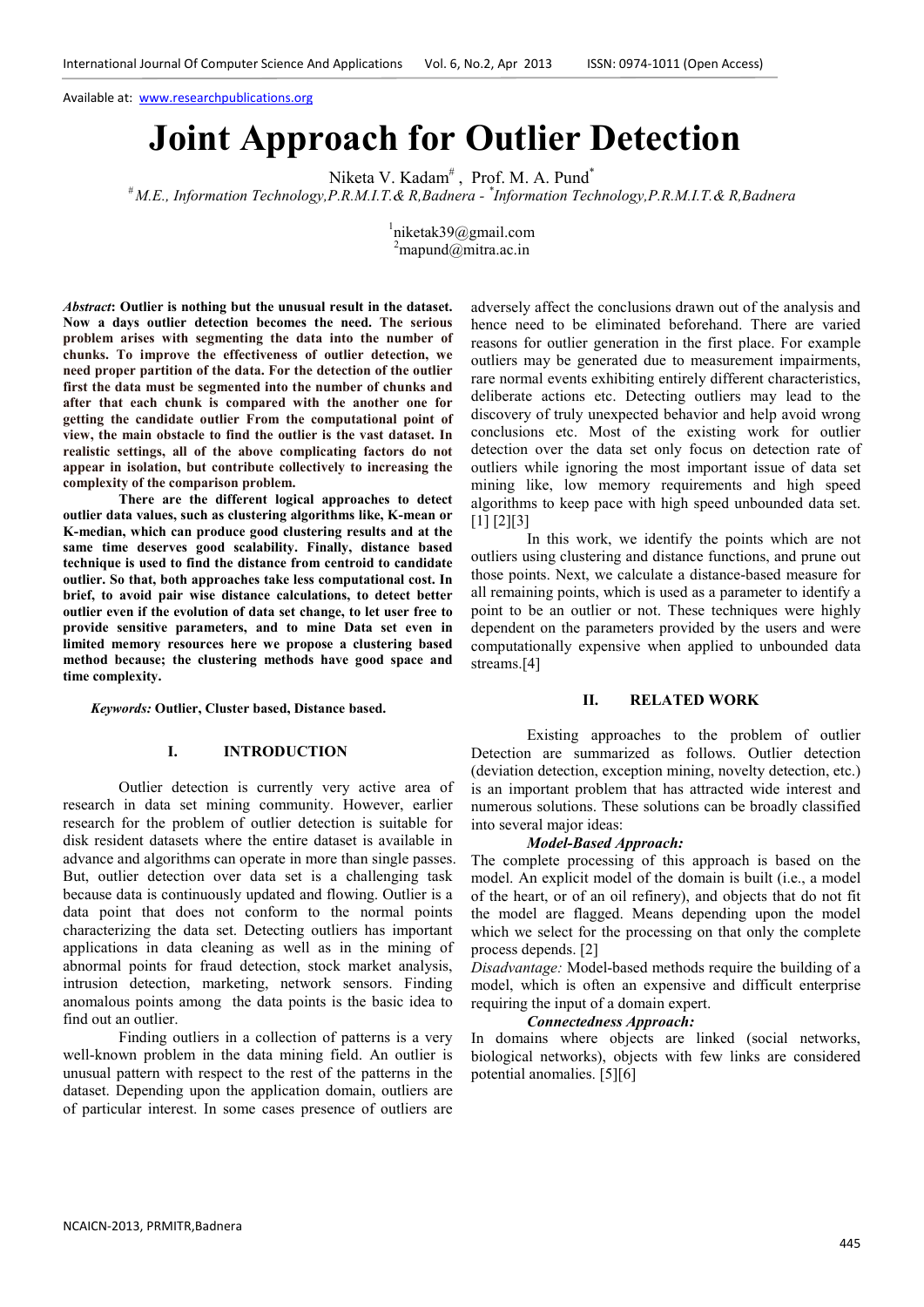# Available at: www.researchpublications.org

Disadvantage: Connectedness approaches are only defined for datasets with linkage information.

# *Distance-Based Approach:*

Given any distance measure, objects that have distances to their nearest neighbours that exceed a specific threshold are considered potential anomalies. In contrast to the above, distance-based methods are much more flexible and robust. They are defined for any data type for which we have a distance measure and do not require a detailed understanding of the application domain. [7][8][9]

### *Cluster Based Approach:*

The clustering based techniques involve a clustering step which partitions the data into groups which contain similar objects. The assumed behavior of outliers is that they either do not belong to any cluster, or belong to very small clusters, or are forced to belong to a cluster where they are very different from other members. Clustering based outlier detection techniques have been enveloped which make use of the fact that outliers do not belong to any cluster since they are very few and different from the normal instances. [10][11][12]

# *Density-Based Approach:*

In the Density Based approach, author Breunig et al described one technique for the outlier detection. In which the outlier detection is depend upon the density. Here Objects in lowdensity regions of space are flagged.

Disadvantage: Density based models require the careful settings of several parameters. It requires quadratic time complexity.

It may rule out outliers close to some non-outliers patterns that has low density.[13]

# **II. CLUSTER BASED and DISTANCE BASED APPROACH**

The proposed system will be identified to provide a solution to the problem of outlier detection. Outlier detection i.e. searching for abnormal values. As an Example, we are considering 1000 data elements in the data set. In first stage, Partition the data set into number of chunks and each chunk contain set of data. Suppose we made partitions the data set in to 10 number of chunks each with 100 elements as P1 - - - - P10. In second stage, over each chunk, apply clustering method to figure out candidate outliers and safe region i.e. grouping the data elements with each chunk. In the third stage, applying distance based outlier detection algorithm (For detecting outliers) over clusters with respect to centroid of cluster. In the fourth stage giving a chance to the candidate outlier to survive in next set, and allow it for appropriate number of set chunks, and then declare candidate outliers as real outliers or inliers.

# *A.Techniques Used:*

# *I) Cluster-based approach:*

Cluster based approach is here used to reduce the size of dataset i.e., act as data reduction. First, cluster based technique

is used to form cluster of dataset. Once cluster are formed centriod of each cluster are calculated. Remove the data up to certain radius as a real data. After removing the real data, remaining data are the candidate outlier. Candidate outliers are the temporary outlier. Figure 1 shows Cluster–Based Approach.

# *Clustering algorithm (K-mean):*

K-number of cluster, we assume the centroid or center of these clusters. We can take any random objects as the initial centroids or the first K objects in sequence can also serve as the initial centroids. Clustering is nothing but the grouping the data.



**Fig. 1 Cluster Based Approach**

The K means algorithm will do the following steps: *Generating clusters:* 

Iterate until stable (= no object move group) Determine the centroid coordinate

Determine the distance of each object to the centroid

Group the object based on minimum distance

By this way we can cluster the entire dataset in to number of clusters and calculate centroid of each cluster.

Find Candidate cells:

Remove the data up to certain radius as a real data. After removing real data rest of the data will be candidate outlie

# *II) Distance-based approach:*

Distance based technique is used to find the distance from centroid to candidate outlier. If this distance is greater than some threshold then it will declare as "outlier" otherwise as a real object.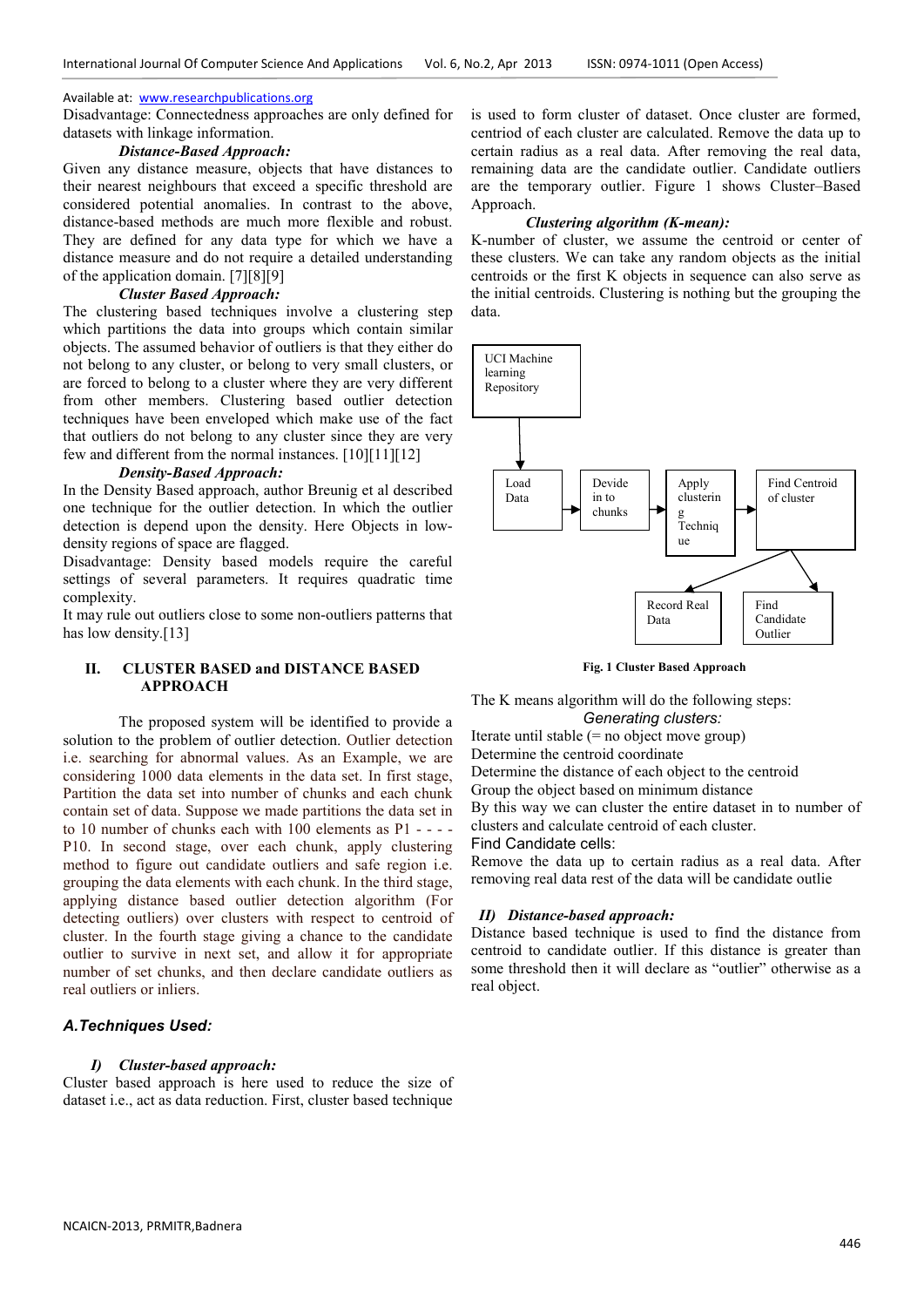Available at: www.researchpublications.org



**Fig. 2 Distance Based Approach** 

Distance-based Algorithm steps:

i) Centroid of each cluster is calculated

ii) Calculate distance of each point (candidate outlier) from centroid of the cluster.

ii) If Distance >Threshold then it will declare finally as "outlier" otherwise as a "real" data.

## *B. Joint approach*

This work will prove to be most efficient for the problem of outlier detection as this approach simply combines the cluster based and distance based approaches that can be used for outlier detection more efficiently.

It can be divided in 4 steps:

I) Partition the data set into number of chunks and each chunk contain set of data.

II) Over each chunk, apply clustering method to figure out candidate outliers and safe region.

III) Apply distance based outlier detection algorithm over clusters with respect to centroid of cluster.

IV) Give a chance to the candidate outlier to survive in next set, and allow it for appropriate number of set chunks, and then declare candidate outliers as real outliers or inliers.

# **IV. CONCLUSION**:

The joint approach for outlier detection Detection presents many interesting advantages w. r. t. previous proposals in the field of data mining.This approach is form just by combining the cluster based and distance based approach.Both approaches take less computational cost. In brief, to avoid pair wise distance calculations, to detect better outlier even if the evolution of data set change, to let user free to provide sensitive parameters, and to mine There are two algorithms which are used for the efficient outlier detection they are k-means and kmedian. So this hybrid model will provide solution to the problem of outlier detection.

# **REFERENCES**

- [1] Zang et al., M. Hutter, and H. Jin. "A new local distance-based outlier detection approach for scattered real-world data" In PAKDD '09: Proceedings of the 13th Pacific-Asia Conference on Advances in Knowledge Discovery and Data Mining, 2009.
- [2]Fayyad et al.,U.M.; Piatetsky-Shapiro, G.; Smyth, P."The KDD Process for Extracting Useful Knowledge from Volumes of Data" Communications Of The ACM,1996.
- [3] M. Knorr and R.T.Ng. "Finding intentional knowledge of distancebased outliers" *In VLDB '99: Proceedings of the 25thInternational Conference on Very Large Data Base,*1999.
- [4] Elahi et al.,ManzoorElahi, Kun Li, WasifNisar, XinjieLv, Hongan Wang, "Efficient Clustering-Based Outlier Detection Algorithm for Dynamic Data Stream" In Proc.of Fifth International Conference on Fuzzy Systems and Knowledge Discovery ,2008.
- [5] Yongzhen Zhuang and Lei Chen Hong Kong, In-network Outlier Cleaning for Data Collection in Sensor Networks" Yongzhen Zhuang and Lei Chen Hong Kong University of Science and Technology fcszyz, leicheng,2008.
- [6] Parneeta Dhaliwal , MPS Bhatia and Priti Bansal, "A Clusterbased Approach for Outlier Detection in Dynamic Data Streams" (KORM: k-median OutlieR Miner) Parneeta Dhaliwal , MPS Bhatia and Priti Bansal,2010.
- [7] Niennattrakul etal Vi Niennattrakul, Eamonn Keogh, Chotirat Ann Ratanamahatana, "Data Editing Techniques to Allow the Application of Distance-Based Outlier Detection to Streams", *IEEE International Conference on Data Mining (ICDM) 2010.*

[8] Anscombe&Guttman, F. J. Anscombe and I. Guttman, "Rejection of Outliers," Technometrics, vol. 2, pp. 123-147, May 1960.

- [9]Tang et al., J. Tang, Z. Chen, A. W.-C. Fu and D. W.-L. Cheung, "Enhancing Effectiveness of Outlier Detections for Low Density Patterns," *In Proceedings of PAKDD'02*, May 6-8 2012.
- [10]Angiulli&Fassetti,F. Angiulli and F. Fassetti, "Detecting Distance-based Outliers in Streams of Data," *In Proceedings of CIKM'07*, November 6-10 2007.
- [11] **Barnett and Lewis, Barnett V., Lewis T., Outliers in Statistical** Data.John Wiley, 1994.